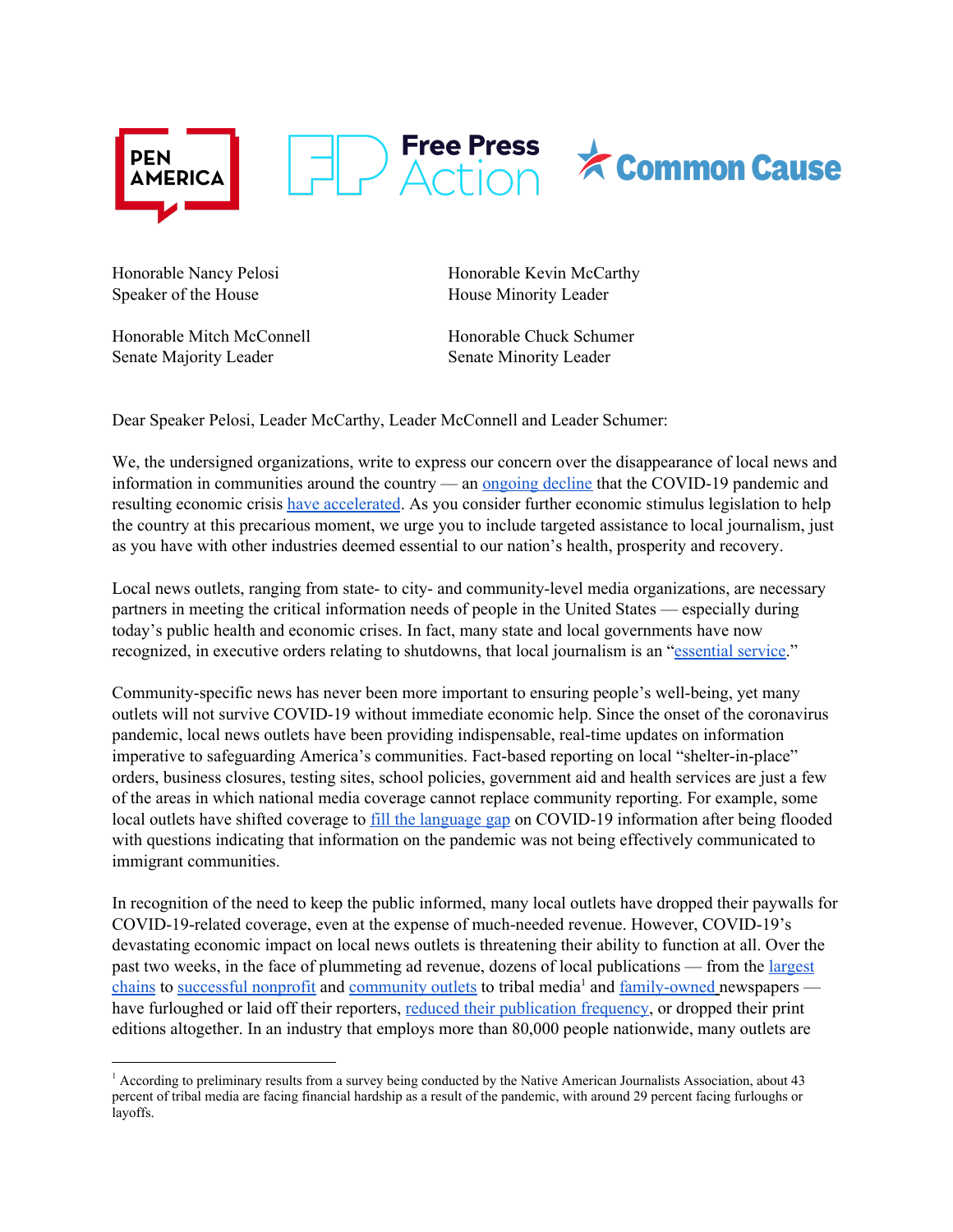now struggling to cover even half of their reporters' salaries, with newsroom layoffs increasing across the country.

These cuts significantly impact communities' ability to receive critical news and information. Local news outlets that serve people of color, low-income households and other marginalized groups that ar[e](https://www.bridgemi.com/michigan-health-watch/black-communities-hit-harder-coronavirus-michigan-not-just-detroit) [disproportionately](https://www.bridgemi.com/michigan-health-watch/black-communities-hit-harder-coronavirus-michigan-not-just-detroit) impacted by COVID-19 and its economic fallout may not have sufficient resources to provide robust news and information on the pandemic. For example, rampant misinformation about Black people's immunity from COVID-19 may have directly contributed to a climbing death rate — so far, 70 percent of people who have died in Chicago and Louisiana are Black, that number is 81 percent in Milwaukee. Without adequate resources, local news outlets cannot meet communities' information needs, putting public safety, the economy, and, ultimately, our democracy at risk.

The financial crisis facing news outlets today adds to the devastation of a decade-long decline in local news. In the past 15 years, due to consolidations and a collapsing business model, one in four [local](https://nysba.org/why-local-news-matters-and-what-we-can-do-to-save-it/) [newspapers](https://nysba.org/why-local-news-matters-and-what-we-can-do-to-save-it/) across the United States has closed — a trend that has left many Americans struggling to find trustworthy news and particularly vulnerable to disinformation.

As we face what the World Health Organization has described as an "infodemic," Americans cannot endure an accelerated decline in access to vital information. And like other adversely affected sectors of the economy, local news cannot withstand the hardships of COVID-19 and the worsening economic crisis without federal support. While local news outlets can compete with all other small businesses for a loan through the CARES Act, none of those funds were specifically set aside in recognition of the "essential service" provided by local journalism, nor are those funds enough to meet the need. We're calling on you to specifically include the journalism sector in the congressional assistance packages revitalizing affected industries and sustaining workers across our nation.

To ensure that communities across the country can find the news and information they need to navigate the public health and economic crises, we ask you to commit at least \$5 billion to support local journalism in the next stimulus package. This should include:

- Increased federal appropriations to the Corporation for Public Broadcasting to support public and community media of all kinds
- Emergency funds targeted at preserving newsrooms and reporting jobs at local commercial and nonprofit news outlets
- Investments to address the civic-information needs of communities most impacted by the long-term decline of local news and the spread of news deserts — including communities of color, immigrant communities, Indigenous communities, rural communities, and working-class communities
- Increased federal spending on public health and other government advertising, prioritizing local and community media
- Safeguards to ensure that public funding does not impinge on the editorial independence of any news organization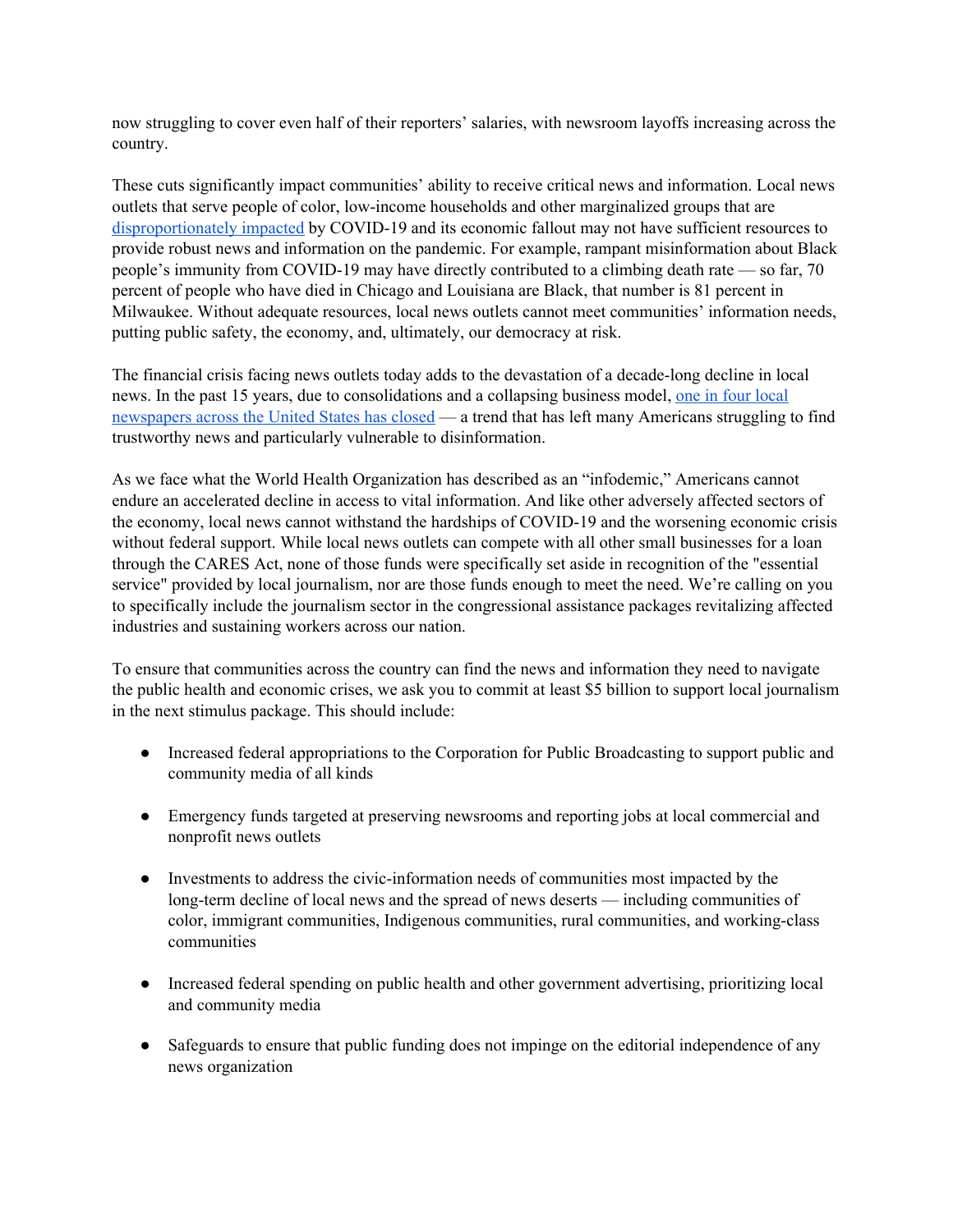We are grateful for your attention to this matter and stand ready to provide additional information and guidance.

Sincerely,

Suzanne Nossel, PEN America Craig Aaron, Free Press Action Michael Copps, Common Cause and former FCC commissioner

Alliance for Community Media American Economic Liberties Project American Journalism Project American Society of Journalists and Authors Arrandale Ventures Article 19 Association of Alternative Newsmedia Boston University Department of Journalism Carol Schwalbe, Director, School of Journalism, University of Arizona Center for Democracy & Technology Center for Digital Democracy Color Of Change Colorado Media Project Democracy Fund Voice Electronic Frontier Foundation Ellen P. Goodman, Professor, Rutgers Law School Erin Szulman Fight for the Future Freedom of the Press Foundation Generation Justice Indivisible International Women's Media Foundation La Noticia LION Publishers Lucas Graves, Associate Professor, School of Journalism & Mass Communication, UW–Madison Mariette DiChristina, Dean, Boston University College of Communication Martin Hilbert, Professor, Department of Communication, University of California Davis Media Alliance Media Mobilizing Project Media, Inequality & Change (MIC) Center MediaJustice National Association of Hispanic Journalists National Federation of Community Broadcasters National Writers Union Native American Journalists Association NewsGuild-CWA Nicholas Lemann, Professor and Dean Emeritus, Columbia Journalism School Protect Democracy